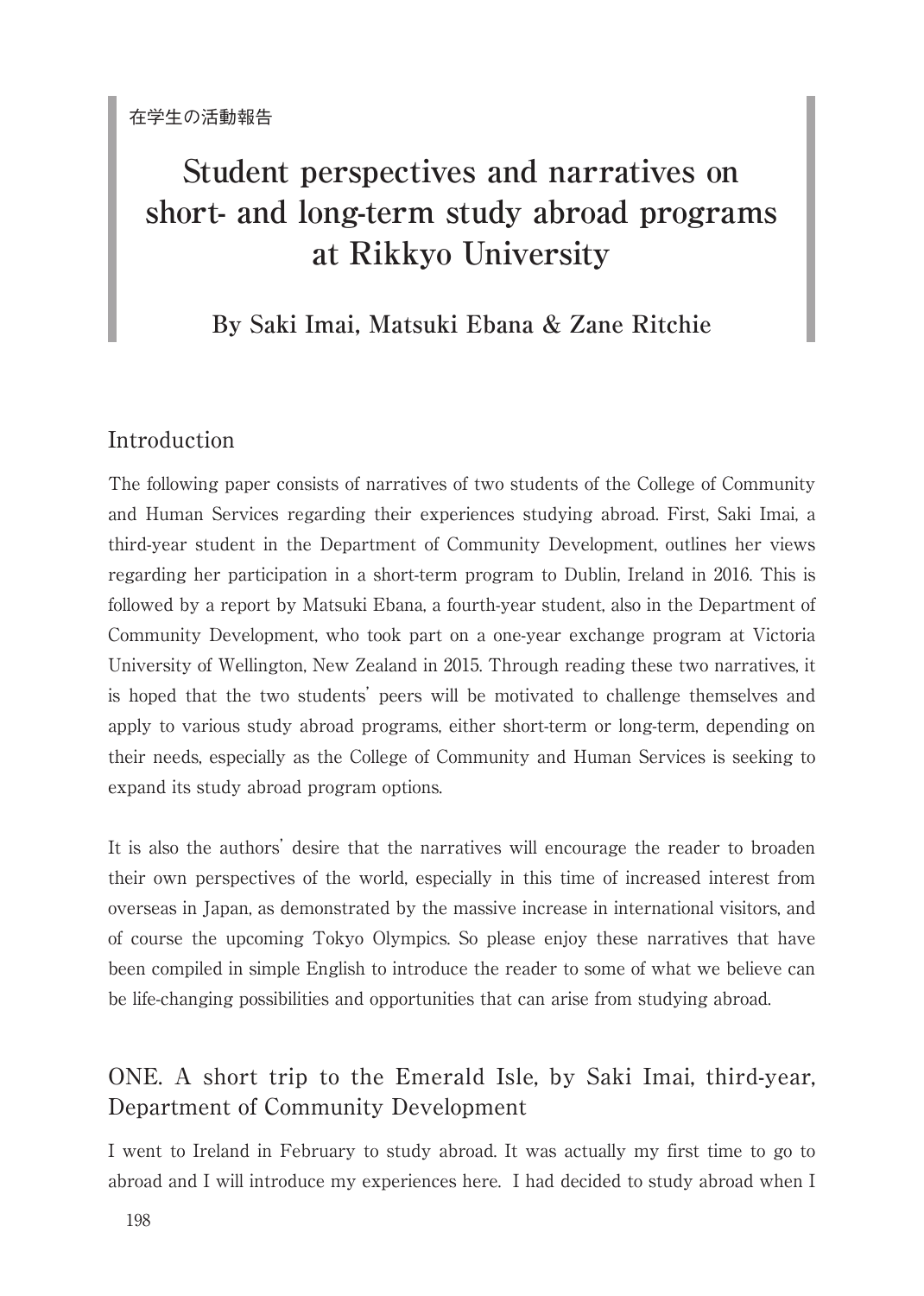was a high school student because I interested in English. Also, I think that to know other countries and to communicate with foreigners will be important in the near future, especially for the Tokyo Olympic in 2020. I wanted to improve my speaking skills, make many friends from different places and to learn about different cultures. It was big challenge for me, and I realized this experience would make me grow as a person, which is why I applied for the the short-term study abroad program. So, I left Japan on February 21 and started my new life in Dublin, the capital of Ireland, for a month. While there, life was so exciting and I learned many things which I could never have experienced in Japan. Some of these I have outlined below for you.

#### **Learning in different ways**

I attended Dublin City University (DCU) which is a language school. During the day, we had normal language classes. But the teaching structure was different to that of Japan. For example, we had to keep talking during class which meant that I had so many chances to express myself in English. And, the teacher would encourage me by saying, "Don't worry about grammar and pronunciation. You only have to communicate with the other students and enjoy chatting!" It inspired me and taught me that communication is easier than I think. This class gave me confidence.

Sometimes I took Irish culture as an optional class and I learned Gaelic (Irish language), hurling (the national sport), Irish music, and all about the potato famine. The potato is a staple food in Ireland, and I was surprised to learn this, so I wrote a report about the Irish Potato Famine as a project for class. Not only did I study in class, I had plenty of homework too, and I learned much new vocabulary and idioms and also discovered new words when I watched TV, read magazines or listened to the radio. From this, I tried using the new vocabulary in the next day's class. I was often reminded to express new words in simple English, and found it was good practice for learning expressions. I certainly remembered a lot of new vocabulary this way. Other optional classes introduced various topics like film, discussion and jobs. I also joined the communication class and the teacher made groups which consisted of different students from different countries.

### **The value of other cultures**

There were many students in my class whose native languages were not English, such as French, Chinese, Turks, Spaniards and Brazilians. At first, I was overwhelmed by other countries' students because they took part in class very actively. They ask the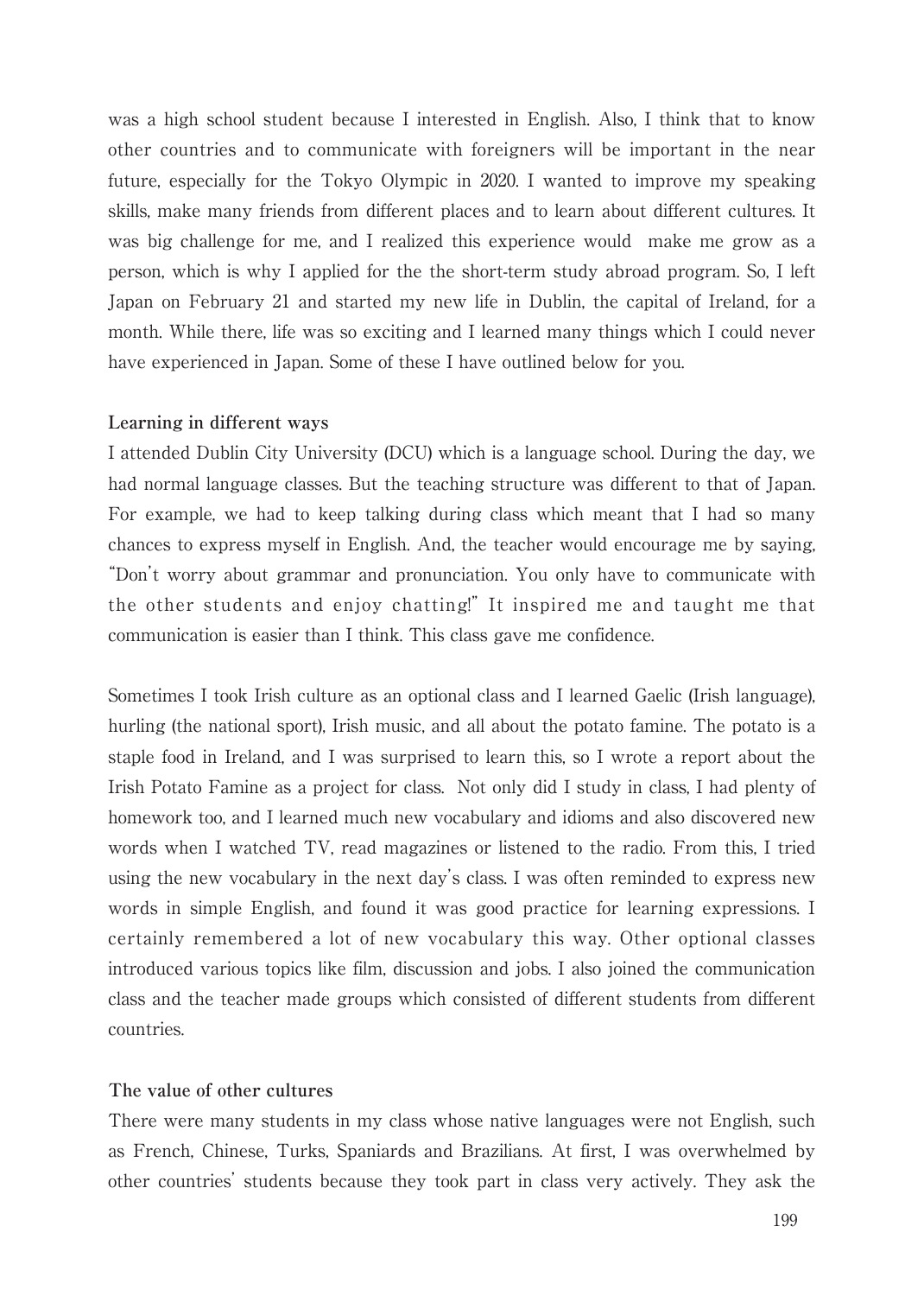teacher right away when they are not sure, they don't hesitate to ask questions when they don't understand, and they always make an effort to get into high class levels as they are not satisfied with the present condition. Therefore, their level of speaking English was very high. I was surprised about that because Japanese students are not like them at all, and I came to understand how low the level of English education was in Japan, especially regarding spoken English. I really thought I should learn from their attitudes and it really inspired me, as it was interesting to talk with them. Each country has a different culture, so their ideas, values and behaviors were very different to mine. For example, some of them were often late for school; the French were very talkative and fast talkers; and the Turks were easy-going and did things in their own way, and didn't care about others.

### **Irish warmth and hospitality**

I really enjoyed the warm, Irish hospitality. I was a homestay, and my host family members consisted of my mother, father, two daughters, one son and two dogs. My host mother cooked me delicious dishes and taught me how to cook Irish food, and we watched TV and enjoyed chatting each day after dinner. Also, my host parents taught me news of Ireland such as the government, environment and history. In exchange, as I also wanted them to get to know about Japan, so I cooked them Okonomiyaki and taught them how to make Origami. Because of these activities and cultural exchange with my host family, I was able to develop a very good relationship with them.

There were no classes in the afternoon so I often went to the city center, which is urban but very different from Tokyo, with its tall buildings. There are houses which have colorful doors, musicians who play musical instruments on the street and many pubs which have good atmospheres. I enjoyed shopping, eating, drinking and sightseeing. The pub was the nicest place of all, because we could eat delicious dishes and drink Guinness beer with nice music.

Finally, there was St. Patrick's Day. This is the anniversary of St. Patrick who spread Christianity to Ireland. I studied the history of St. Patrick in class and learned a lot about the Saint that I did not know. The day is a public holiday all over the country and they hold big parades in celebration. In fact it is one of the biggest events in the country, so I felt so lucky to have participated. Green and shamrock are both symbols of St. Patrick so people put on something green or wear shamrocks during the celebrations. I enjoyed the parade with my classmate who is French and although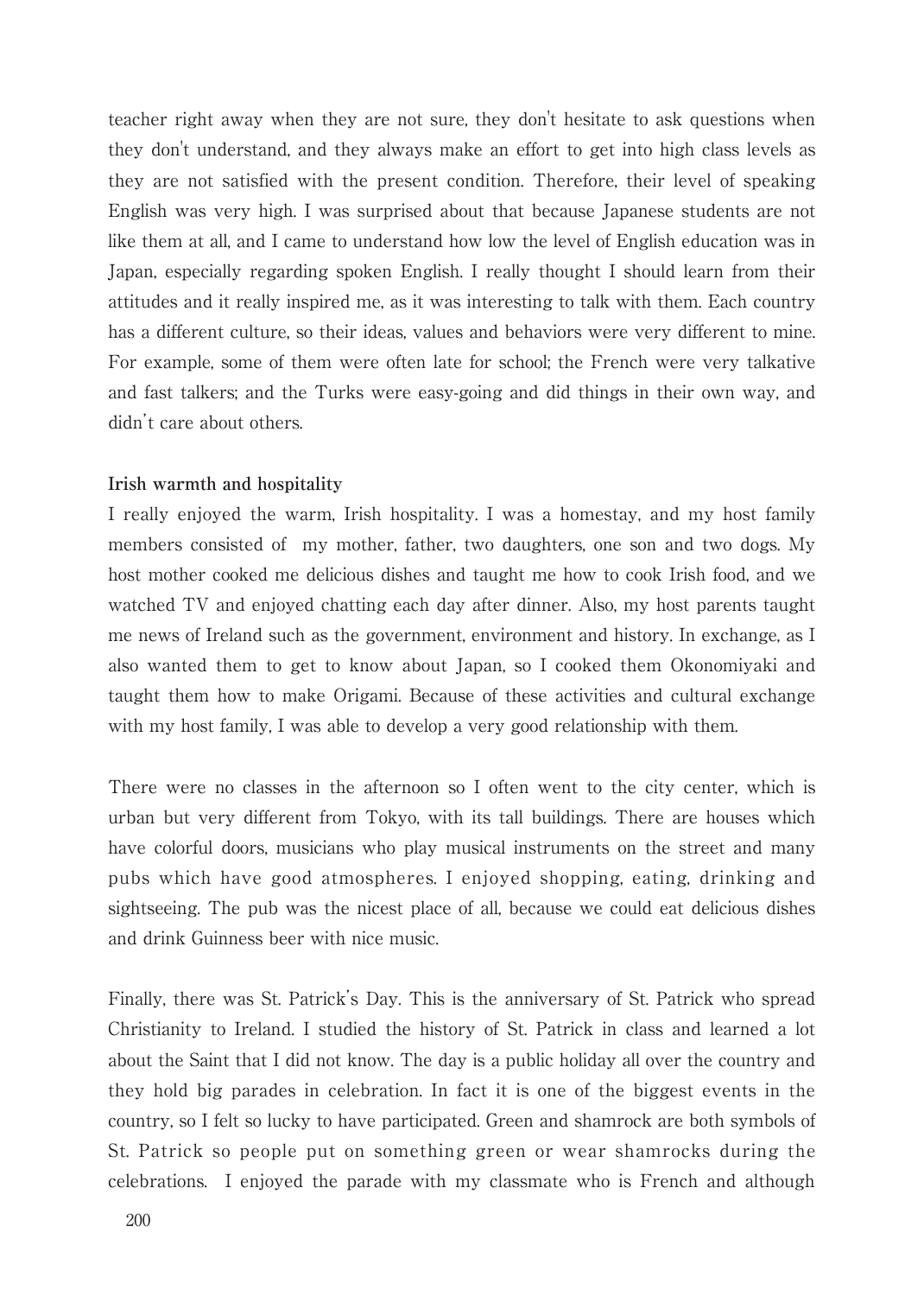there were many people and it was crowded, it was an amazing experience. The people of Ireland were certainly so warm and friendly to us!

### TWO. A year in Aotearoa, by Matsuki Ebana, fourth-year, Department of Community development

Since the College of Community and Human Services offers great programs in English, they stimulated me to become interested in the language. When I was in my second year, I participated in an international forum, called "YKRF Leadership Forum". It included discussion, lectures and cultural experiences with Chinese and Korean students, and everything was carried out in English. This experience gave me the motivation to learn English more because the Korean and Chinese students could speak fluently. I really thought I needed to study English more to become an international person. Also, talking with people from various backgrounds was interesting for me and it gave me new values and thoughts. For those reasons, I decided to study abroad for a year as an exchange student.

### **Why New Zealand?**

Since Rikkyo University has a lot of partner schools, I was able to choose from various places, and I decided to go to Victoria University of Wellington, which has a reputation as one of the best universities in New Zealand. I selected Victoria University from the point of view of my major, its education system and with a view to my future job seeking. I major in Community Development at Rikkyo University, and Victoria University also provides great development courses. Therefore, Victoria University was a good environment for me to study in. The education system is also one of the reasons why I chose New Zealand. New Zealand's universities have tutorial systems (small group seminars), and include presentations, group work, field study and so on, and I feel that taking these is highly practical compared to just attending lectures. Finally, the period of study abroad was important for me because I needed to come back to Japan by spring to look for a job. Usually the United States and Europe countries start their semesters from autumn, and the end of school year is almost summer; however, Australian and New Zealand universities start from spring, and finish in winter, which is almost the same as Japanese universities which would give me time to look for a job in Japan. These are the three reasons that pushed me to go to New Zealand.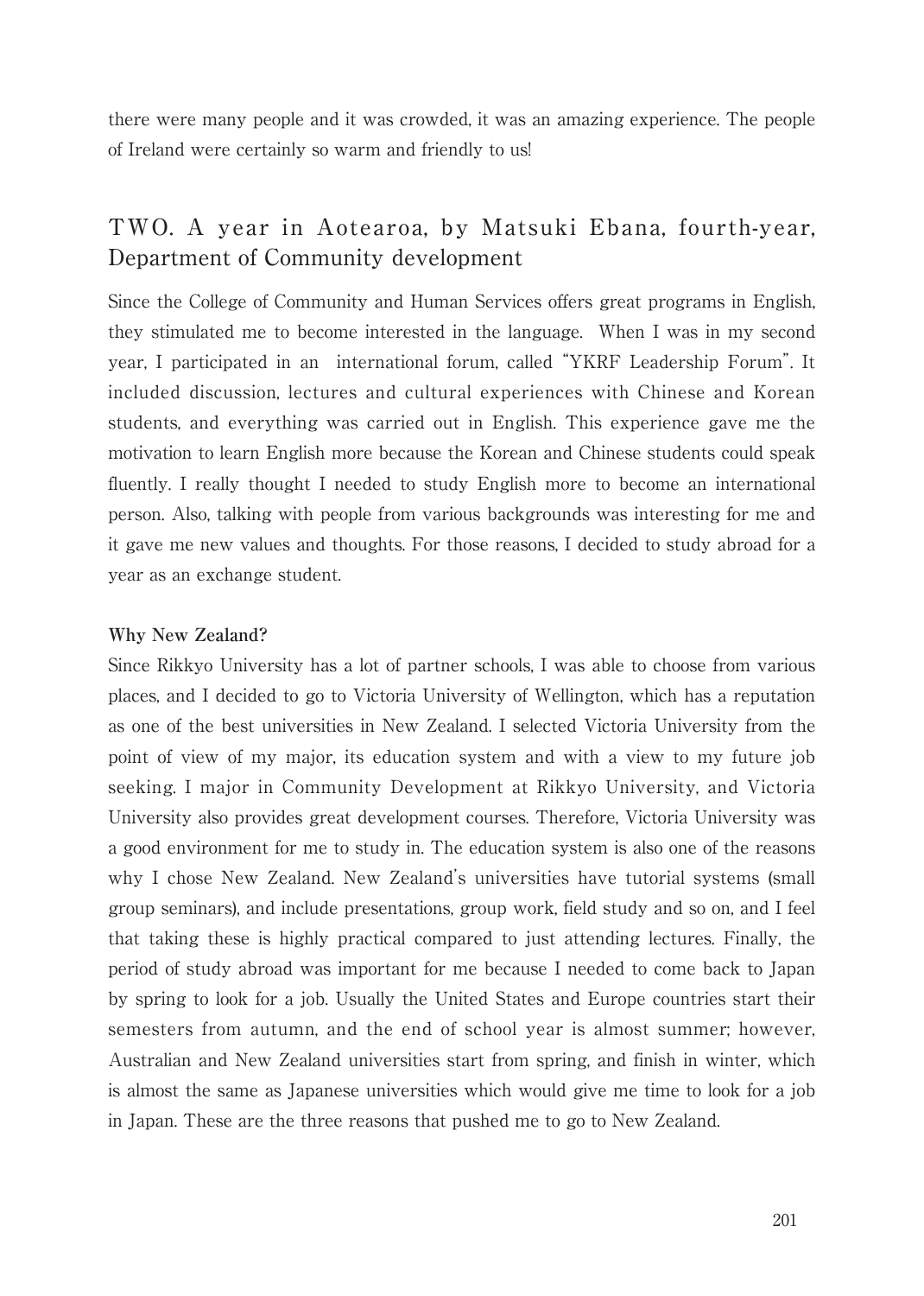#### **Deeper learning, broadening perspectives**

I majored in human geography and development studies during my time at Victoria University. human geography is the study about relations between humans and environment. For example, human geographers seek answers to questions such as, "Why culture is different in places?" and "What is globalisation?" On the other hand, development studies is the study about relations between developed and developing countries. Hence, researchers think about questions such as :"Why are there there rich countries and poor countries?" These subjects are similar to my major in Rikkyo University, so I was able to deepen my knowledge. At the same time, it gave me a new perspective, since community development, which is my major in Japan, mainly focuses on small local communities like municipalities and NPOs, whereas human geography studies relations between local and global communities. Therefore, I learned the importance of connections between local and global matters. Study in New Zealand gave me not only English skills, but also a new perspective of my study major at Rikkyo.

### **Outside of the classroom**

I participated in a variety of extracurricular activities outside of the classroom. Victoria University has various club activities, and I joined the hiking (tramping, in New Zealand English) club. I was also a member of a discussion club. Student take part in these clubs to take their mind off studies. However, club activities also can also provide opportunities to learn new things and values. For examples, in the discussion club, I debated international affairs and cultural differences with other international students. This was good opportunity to become familiar with some differences in the thought and values between Japanese and New Zealanders.

There were also a lot of local activities in Wellington, and I participated as a member of the local taiko (Japanese drums) team, for example. Citizens of Wellington run the team, which is called "Narukami Taiko", and I was actually the sole Japanese on the team. We practiced once a week, and performed at local festivals once every two months. Since I could communicate with local people, participating in such a local community was a good experience.

The most impressive thing for me was a chance to conduct private research in Christchurch. I went to Christchurch with Professor Zane Ritchie, my former teacher in the College of Community and Human Services, on a disaster study tour in summer.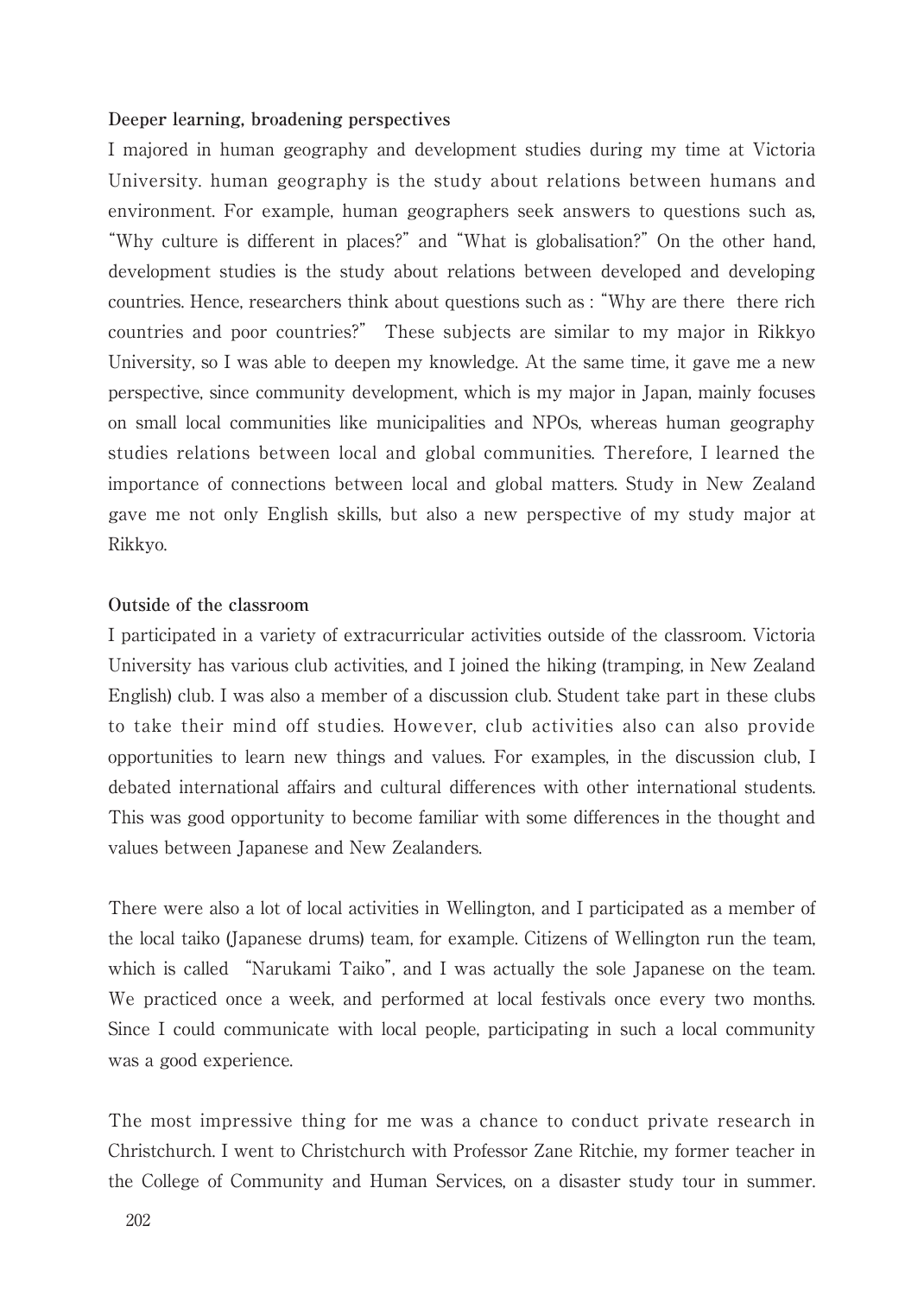Christchurch had big earthquake in 2011, and the city is still under construction. Mr. Ritchie and I visited the University of Canterbury and conducted research through interviews with a professor and student. There are are some similarities, but also differences with the disaster in Japan. This research also gave me further motivation to study Human Geography and Community Development. These activities were impressive and important experiences for me. I would like to recommend younger students take part in extracurricular programs, if they study abroad.

#### **Concluding remarks**

The experiences of the two students on the short- and long-term overseas study abroad programs not only provided them with precious and valuable memories, but also changed their lives. Through studying in new and exciting environments, creating lifelong friendships, and taking part in a number of programs and extracurricular activities in immersive environments, the students were able to enhance their perspectives on the world not just outside, but also inside, Japan. Below are some final comments from them.

### **Mr. Ebana:**

Overall, my study abroad was a really good experience. I had to take a year off from Rikkyo to go on exchange; however, my study abroad was more meaningful than time, and I am sure that this experience will be invaluable to me for the rest of my life. In terms of study and intercultural communication, I could have an amazing experience. If you or anybody you know is wondering whether to study abroad or not, I would say, "You should go". It will be a great experience!

### **And, Ms. Imai:**

Through these experiences I learned a lot of important things. I learned English of course, but more than that, I also learned the "spirit of challenge", which was a big incentive for me. After coming back to Japan, I began challenging new things, such as belly dancing or setting goals to get a better TOEIC score, or participating as a volunteer for overseas students. The experience gave me motivation and I think studying abroad is important more and more for students because Tokyo will host the Olympics in 2020 and we have to understand foreign countries and introduce Japan to the world, and to do so means communicating with them is essential. University students have time, so it is a